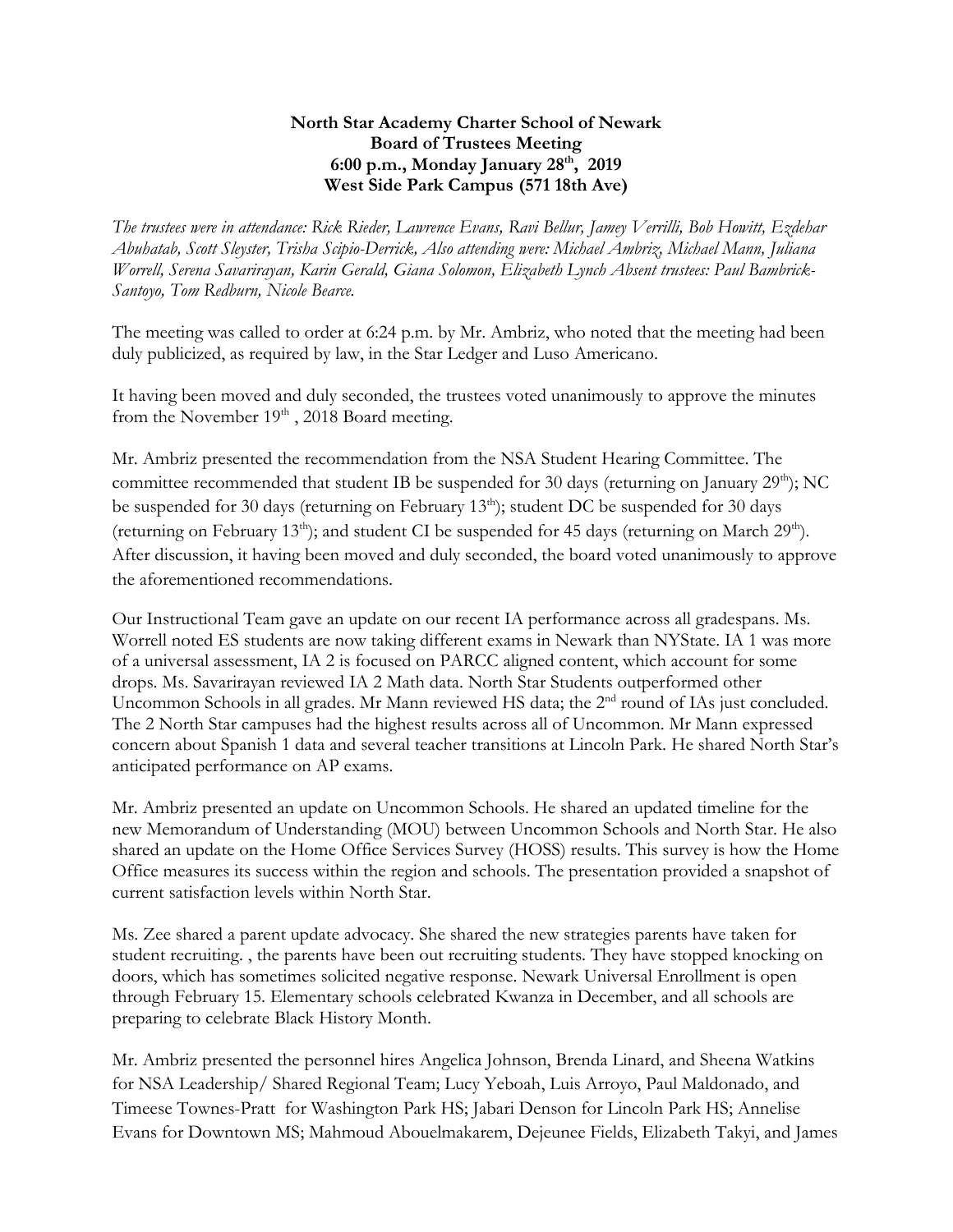Moretto for Clinton Hill MS; Ashley Tranquille for Central Ave MS; Genivie Middleton-Williams for West Side Park MS; Ezera Washington, Keisha Little, and Laura Rumolo for Alexander Elementary School; and Kristina Curran for Lincoln Park ES. After discussion, it having been moved and duly seconded, the board voted unanimously to approve the hiring of the aforementioned individuals.

Mr. Ambriz presented the resolution to authorize the signing of checks and printing signatures. After discussion, it having been moved and duly seconded, the board voted unanimously to approve the resolution as outlined in the Resolution for Signing of Checks and Printing of Signatures.

Mr. Ambriz presented the preliminary resolution to award and execute a contract for furniture bidding. After discussion, it having been moved and duly seconded, the board voted unanimously to approve the resolution as outlined in the Preliminary Resolution to award and execute Contract for BID FURN-2019.

Mr. Ambriz presented the preliminary resolution to award and execute a contract for copy service. After discussion, it having been moved and duly seconded, the board voted unanimously to approve the resolution as outlined in the Preliminary Resolution to award and execute Contract for BID COPY-2019.

Mr. Ambriz presented the preliminary resolution to award and execute a contract for janitorial service. After discussion, it having been moved and duly seconded, the board voted unanimously to approve the resolution as outlined in the Preliminary Resolution to award and execute Janitorial Service Contract-2019.

Mr. Ambriz presented the final resolution to award and execute a contract for snow removal. After discussion, it having been moved and duly seconded, the board voted unanimously to approve the resolution as outlined in the Final Resolution to Award Snow Removal CONTRACT for Lampley 2019.

Mr. Ambriz presented the resolution to approve the uniform state Memorandum of Agreement. After discussion, it having been moved and duly seconded, the board voted unanimously to approve the Resolution as outlined in Resolution to approve and execute the Uniform State Memorandum of Agreement between Education and Law Enforcement Officials.

Mr. Ambriz presented the resolution to approve a settlement agreement between NWC and NSA. After discussion, it having been moved and duly seconded, the board voted unanimously by roll-call vote to approve the settlement as outlined in Resolution to approve SETTLEMENT AGREEMENT between NIGERIA WOMACK-COLEMAN and NORTH STAR ACADEMY.

Mr. Ambriz shared updates from the Finance Committee and shared that Uncommon hired a new CFO, who started in January.

Mr. Ambriz opened the floor for public comments; there were none.

Mr. Ambriz presented the Financial Report. The following subjects were discussed:

• Revised FY19 State Budget.